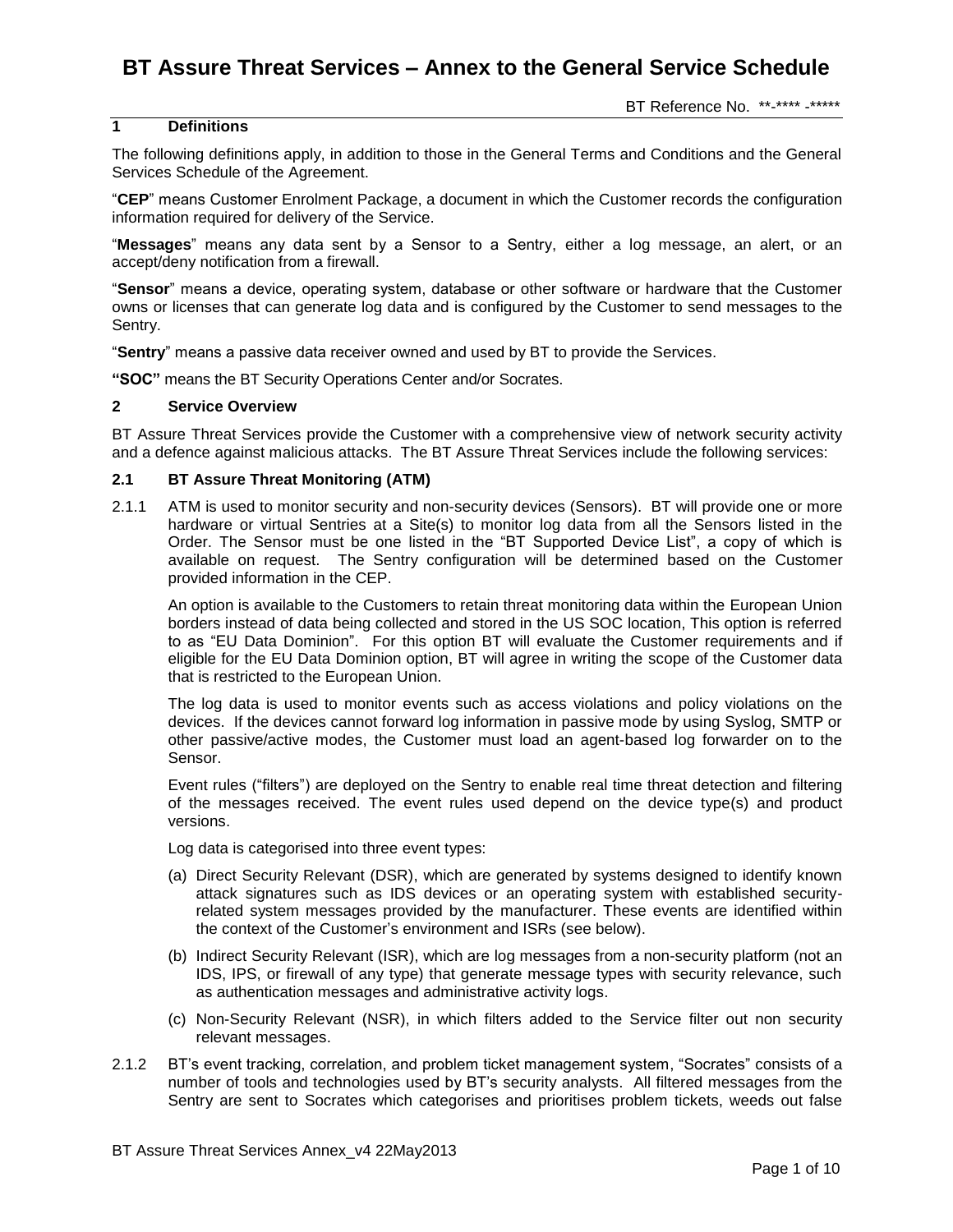BT Reference No. \*\*-\*\*\*\* -\*\*\*\*\*

positives, stores the data for future audit, and presents information about critical tickets to the security analysts for review.

- 2.1.3 BT will provide 24x7x365 real time event response, in accordance with alert guidelines and the escalation and notification contact tree provided by the Customer in the CEP. Not all problem tickets require Customer contact but all are assigned a severity; Interesting, Relevant, Suspicious and Critical.
- 2.1.4 Sentry failures.
- 2.1.4.1 If the SOC detects a hardware failure in a BT supplied Sentry, a field engineer will be sent to the Site for further investigation. If it is determined that a hardware part replacement is required, BT will order the part and install it when it has arrived at the Site.
- 2.1.4.2 If a Virtual Sentry fails due to a problem with the Virtual Sentry image, BT will provide access to an updated image that the Customer will need to download and install on its virtual machine server. If a Virtual Sentry fails due to a hardware or OS issue, the Customer will be responsible for correcting the issue.2.1.5 The Customer will be given access to a portal where the Customer can access service information such as reporting, sensor information, and change requests.
- 2.1.6 BT will retain the Customer's Messages that are transmitted to BT's SOCs as follows:
	- (a) Fifteen (15) days of detailed information will be retained on-line in Socrates and the portal;
	- (b) Six (6) months of weekly reports will be retained on-line in the portal;
	- (c) One (1) year of online storage for monthly reports.
- 2.1.7 BT will retain the Customer's firewall Messages that are transmitted to BT's SOCs as follows.
	- (a) A daily summary will be computed for total bytes and connections and ninety (90) days of daily summary information will be retained online;
	- (b) No data detail or summary information will be retained offline for firewall traffic logs.
	- (c) Ticketed events from Firewall Threshold violations will be kept as per Section 2.1.6 above
- 2.1.8 Following termination of Service, BT will continue to store the Customer's data in its data backup complex and continue to safeguard such data at the same levels as existing customers. BT will use approved commercial services to destroy storage media at BT determined intervals or upon media failure.

#### **2.2 BT Assure Vulnerability Scanning (AVS)**

- 2.2.1 The AVS service enables management of Customer IP scans which can be scheduled weekly, monthly, quarterly or on-demand. BT uses scan technology from Qualys. The Customer has the following options:
	- (a) Assure Internal Vulnerability Scanning which scans the Customer's network assets using Scanner Appliance(s) and cross-references the data compiled during a scan against a continuously up-to-date inventory of network assets. BT will provide Scanner Appliance(s) that will scan the Customer's network as scheduled. BT will ship Scanner Appliance(s) to the Customer for installation by the Customer.
	- (b) Assure External Vulnerability Scanning which scans the Customer's IT environment from the public Internet and cross-references the data compiled during a scan against a continuously up-to-date inventory of network assets and the current state of operation.
	- (c) Assure Vulnerability Scanning PCI Compliance add-on to Assure Internal Vulnerability Scanning and/or Assure External Vulnerability Scanning in which BT will perform, once every three (3) Months, two scans of the same target networks: an initial Pre-Compliance Scan to confirm the list of target IP addresses and identify any vulnerabilities requiring remediation, and, following a remediation period of up to seven (7) days, a PCI Compliance Scan of the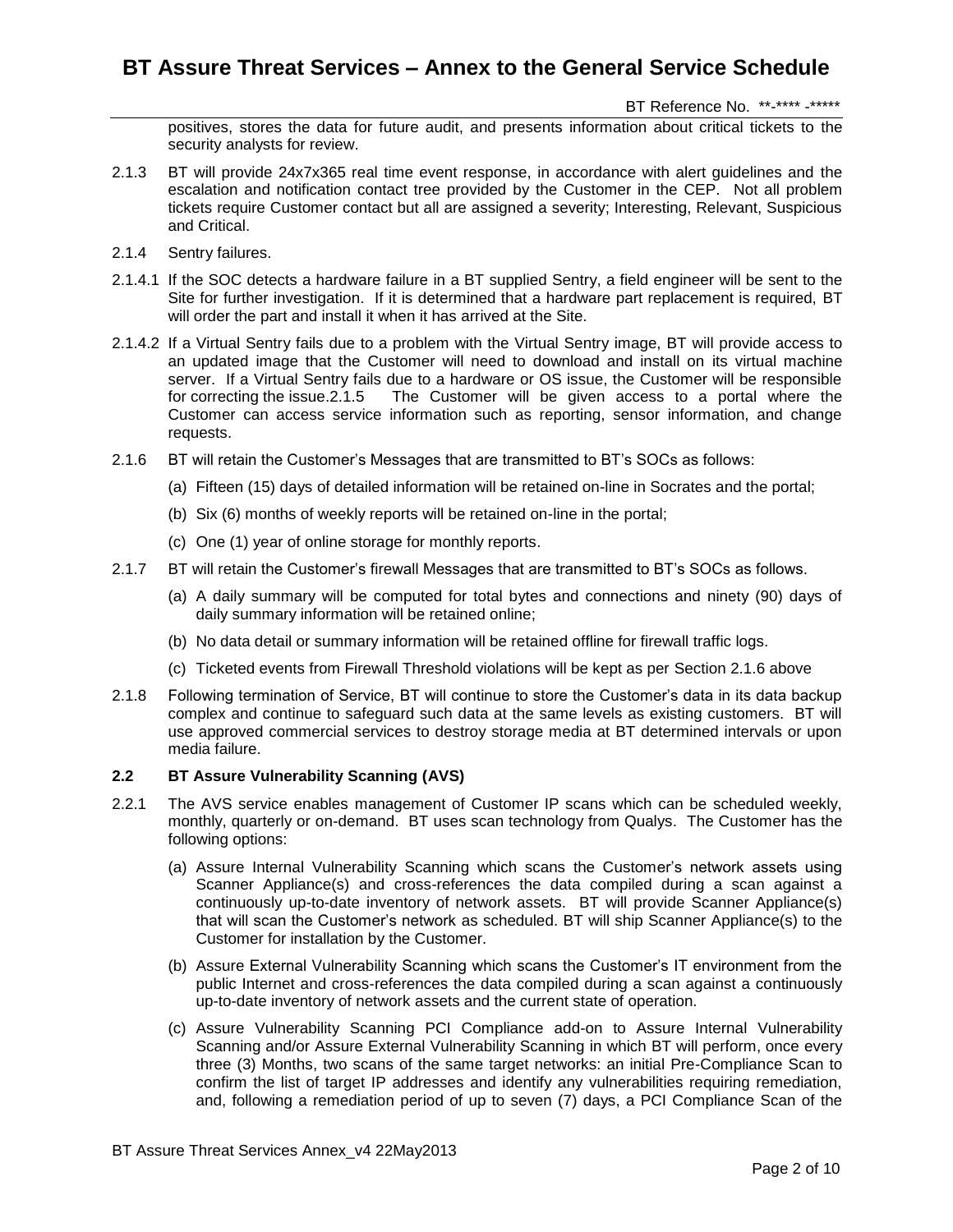BT Reference No. \*\*-\*\*\*\* -\*\*\*\*\*

target IPs identified during the preceding Discovery Scan. BT will provide the Customer with a PCI Scan Report, normally within three (3) Business Days of the scan to enable the Customer to take remedial actions to fix any identified vulnerabilities.

- 2.2.2 BT does not make any warranty that AVS will be error-free, free from interruption or failure, or secure from unauthorized access, or that it will detect every vulnerability in the Customer's network, or that the results generated by AVS will be error-free, accurate, or complete. AVS may become unavailable due to any number of factors including scheduled or unscheduled maintenance, technical failure of the software, telecommunications infrastructure, or the Internet.
- 2.2.3 Customer reporting information is stored by Qualys and available via a portal. PCI scan reports and related information will be stored for a period of two (2) years from the date of scanning.
- 2.2.4 BT reserves the right to restrict the number of scans to no more than one per week.

#### **2.3 BT Assure Device Management (ADM)**

BT will provide Assure Device Management Services, by remotely managing the Customer's systems in the form of software or appliance(s) provided by a  $3<sup>rd</sup>$  party equipment manufacturer or software provider ("vendor") and owned by the Customer (or to which the Customer has license rights granted) or software or appliance(s) provided by BT and owned by BT.

- 2.3.1 The Customer can order any of the following options:
	- (a) Snort Managed Intrusion Detection Service ("BT Snort/MIDS").
	- (b) Managed Intrusion Detection Service ("MIDS").
	- (c) Managed Intrusion Prevention Service ("MIPS").
	- (d) Managed Firewall Service ("MFS").

For BT Snort/MIDS, BT is responsible for providing the managed IDS equipment, obtaining product/equipment support and maintenance, and management of its suppliers, including event and dispatch management.

For the other options, the Customer is responsible for providing the equipment, obtaining product/equipment support and maintenance and management of its suppliers, including event and dispatch management.

BT will review each Managed Device configuration before taking management responsibility and will provide best practice recommendations. In order to complete the review, the Customer must provide BT with remote access to the device with authority rights to retrieve the device configuration.

- 2.3.2 BT will provide, as necessary,
	- (a) maintenance updates to the Managed Device applications and underlying operating systems, and OS updates for appliance-type Devices. These include the installation and tuning of any signature updates, Managed Device application patches, and alerting configuration, within the administrative boundaries defined by the Managed Device application vendor's own management console interface. For the avoidance of doubt, this does not include comprehensive OS upgrades (such as from Windows XP to Windows 7)
	- (b) for administrative changes, maintenance updates and system upgrades to the Managed IPS, BT can release signatures in active mode, but recommends that all new signatures and automated event analysis blocking capability be deployed in passive mode for a period of time to test the effectiveness within the Customer's environment.
	- (c) additions, deletions, and modifications of rules, administrative changes, maintenance updates and system upgrades to the Managed Firewalls.

BT will make any changes it considers necessary to the Managed Devices to maintain the security of the Customer's environment and configuration changes to the Managed Devices to protect the Customer's network. These changes do NOT include any Customer requested changes, vendor changes, or changes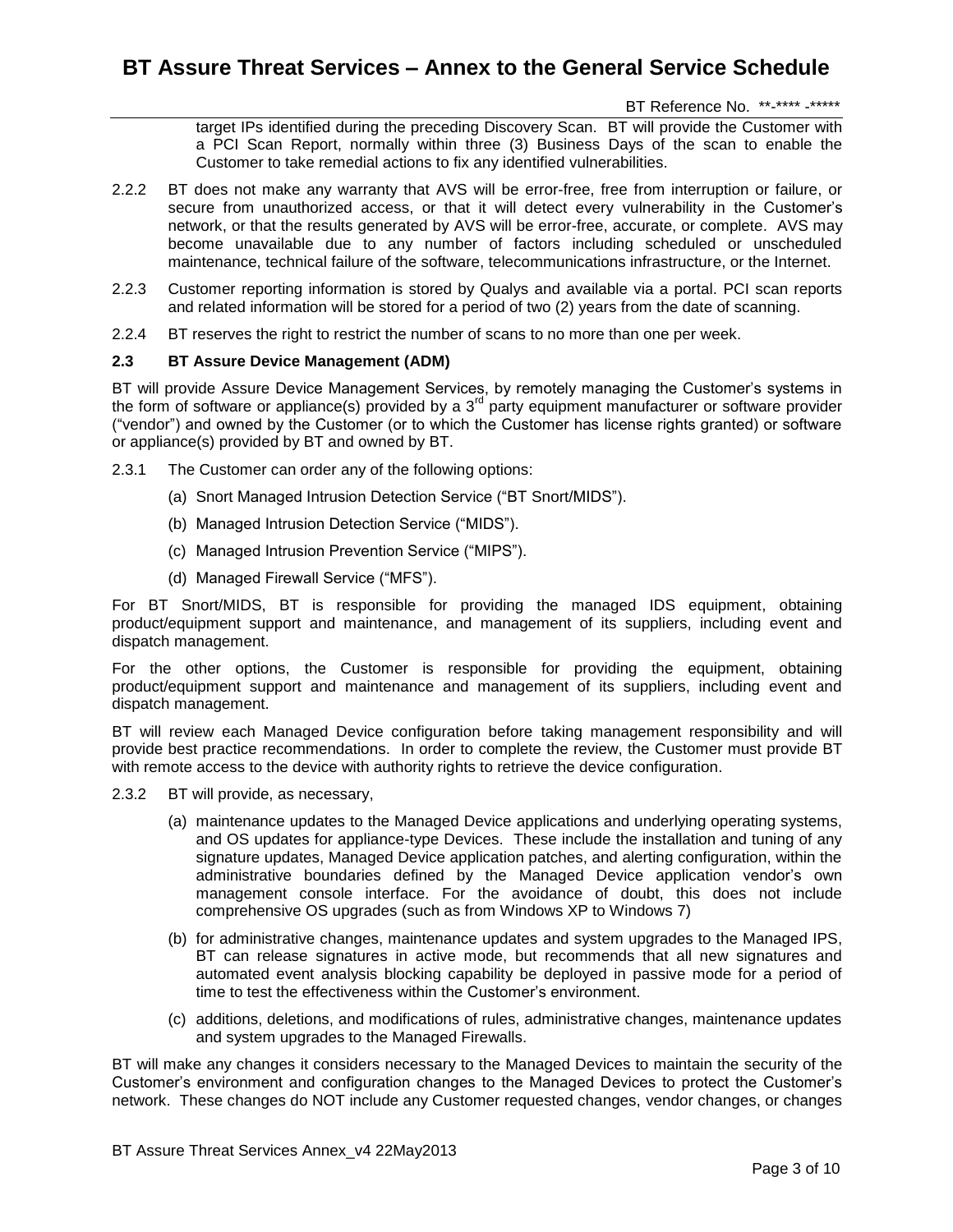BT Reference No. \*\*-\*\*\*\* -\*\*\*\*\*

needed due to business changes of the Customer. BT will inform the Customer via email or phone, and via periodic reports, of the changes it has made.

- 2.3.3 BT will respond to any Customer requested changes, which must be made in writing via email, as below. On validation of change requests, BT will schedule changes with the Customer, and coordinate with the Customer to implement the changes. BT will provide:
- 2.3.3.1 For MIDS
	- (a) Up to five (5) changes per Month per Managed Device for Pattern changes and tuning (each change can include up to ten (10) configuration changes). Tuning changes are defined as "Modifying conditions under which an existing signature will generate an outbound alert from the IDS" such as changing included or excluded source/destination networks.
	- (b) two (2) changes per Month to pre-defined network ranges when available.
- 2.3.3.2 For MIPS and MFS
	- (a) Up to five (5) changes per Month. In most cases, BT will schedule changes with the Customer to occur within 24 hours of request, or at a predetermined date requested by Customer. Complex changes may require more preparation time. A change is defined as "Any modification of allowable ports and/or protocols, on either ingress or egress filtering, to add, delete, or change traffic flow through the IPS between any two points on either side of the interface such as changing a web server object to allow inbound and outbound tcp/443 traffic in addition to existing tcp/80 traffic."
	- (b) The Service supports devices with up to fifty (50) discrete policy rules defined on a single IPS. Network segment changes, defined as "Adding, changing, or deleting objects connected to the IPS' network segment interface", are supported by the service, with up to five (5) such changes allowed during any Month. BT will support up to two (2) expedited changes in which BT will schedule changes with Customer to occur within four (4) hours of request, or later as defined by Customer. In no case will BT support a number of discrete policy rules per IPS or Firewall in excess of the manufacturer's recommended limit for any installation, taking into account vendor make and model, amount of traffic throughput on the device, and any other specifics which may arise as a result of existing rules or policies which are unusually complex or CPU-intensive for the device to process.
	- (c) BT will provide written guidance to the Customer if a requested change falls outside these parameters, with a recommendation either to upgrade the device to one more capable, or to revise the existing rules to keep under the recommended ceiling.

For the avoidance of doubt, any unused changes cannot be carried over from one Month to the next.

BT will contact the Customer if the Managed Device hardware is suspected to have failed or needs physical maintenance.

### **2.4 BT Assure Log Retention (ALR)**

The ALR Service collects logs from all supported connected data sources, including networking, servers and applications. The ALR Service allows access to compliance reporting and to all collected enterprise log data.

Managed Log Retention (MLR) appliances are provided, owned and managed by BT.

BT will provide the following information to the Customer as part of the ALR service:

- (a) Log Collection. Log data will be collected from Syslog, SNMP and LEA for Checkpoint log sources.
- (b) Real-Time Reporting. Log data will be normalised from a variety of log source devices. The Customer will be able to run reports and build searches on the normalised log data.
- (c) Monitoring and Alerting. BT will provide health monitoring of the MLR appliance and service.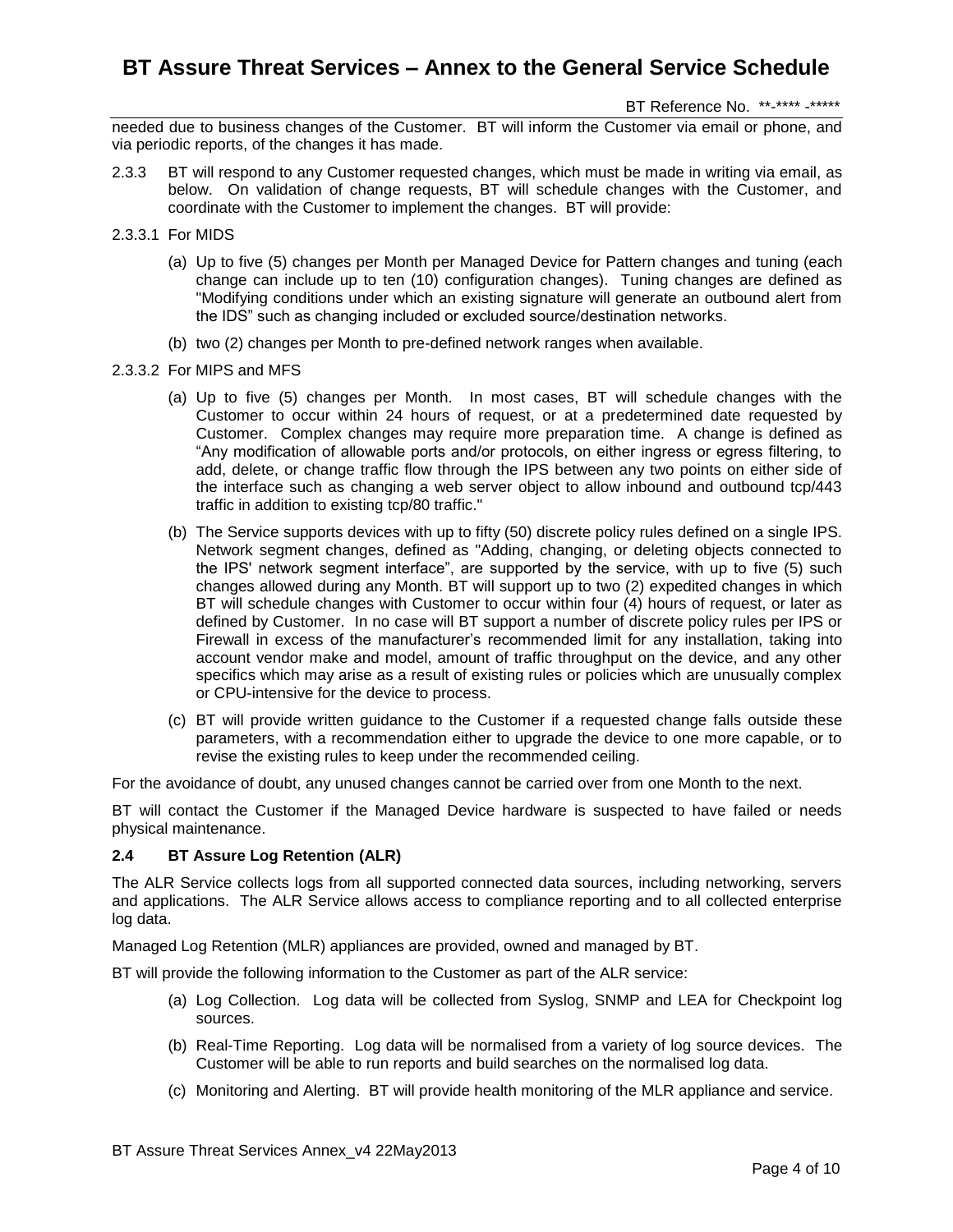BT Reference No. \*\*-\*\*\*\* -\*\*\*\*\*

- (d) Archiving. BT will provide facilities to configure MLR appliances to record the contents of their local archives to Customer-supplied backup mechanisms or shared network volumes.
- (e) Management. BT will provide, as necessary, administrative changes, maintenance updates and OS upgrades to the MLR appliances.

BT will contact the Customer if the MLR appliances under management are suspected to have failed or if they need physical maintenance.

BT will provide 24x7x365 management of MLR appliances.

BT will evaluate typical inbound message rates and volumes periodically across BT's customer base to calculate normal levels for any given source device type, and alert the Customer if their particular measured rates are more than 50% higher than that average. In such circumstances BT reserves the right to require the Customer to add additional hardware (at the Customer's expense).

BT does not guarantee a Log Retention period beyond 90 days. Any longer period requested by the Customer will be chargeable and assessed in accordance with Clause 19.15 of the General Terms and Conditions.

#### **3. Service Delivery**

BT will remotely configure any Equipment used in the supply of Services and following installation of Equipment by BT except for equipment associated with the AVS service, conduct a set of standard tests to ensure that the configuration at a Site is functioning correctly.

The Operational Service Date (OSD) for a Site occurs as follows:

- 3.1 ATM when the Sentry or Virtual Sentry, as applicable, is installed and configured allowing remote connectivity by the BT SOC.
- 3.2 ADM For BT owned Snort/MIDS, when the MIDS device is installed and configured allowing remote connectivity by the BT SOC. A Sentry install is also required for monitoring. For third party IDS, IPS, or Firewall, when the BT SOC has remote connectivity and management access to the device.
- 3.3 ALR when the MLR device is installed and configured allowing remote connectivity by the BT SOC.
- 3.4 AVS when the Customer is provisioned by the BT SOC in the Qualys system.

BT will provide IP address range(s) of the gateways at the BT SOC that will be supporting the Customer.

### **4 BT Service Management Boundary (SMB)**

- 4.1 For Sensors not managed by BT, the Customer will be responsible for configuring the devices to transmit messages to the Sentry(s) and work with BT to reconfigure and tune the devices to reduce the generation of false positives from the Customer's infrastructure.
- 4.2 For Sensors monitored and managed by BT, the Customer will be responsible for enabling remote connectivity and management access to the devices by the BT SOC.
- 4.3 If out of band ("OOB") access is required, BT will provide Secure OOB devices which will be connected to a Customer provided analog telephone line which terminates directly from the telephone service provider to the modem. This line shall not transit the Customer's PBX, and shall not be used other than to call BT. The Customer is responsible for all call charges. OOB management is only supported with third party managed devices not for the BT Snort/MIDS device.
- 4.4 For Virtual Sentry, the Customer will be responsible for the underlying equipment, the Operating System, and the Virtual Machine environment. BTs responsibility is for the Virtual Sentry image supplied as an OVF package and its Sentry functionality.

### **5 The Customer's Responsibilities**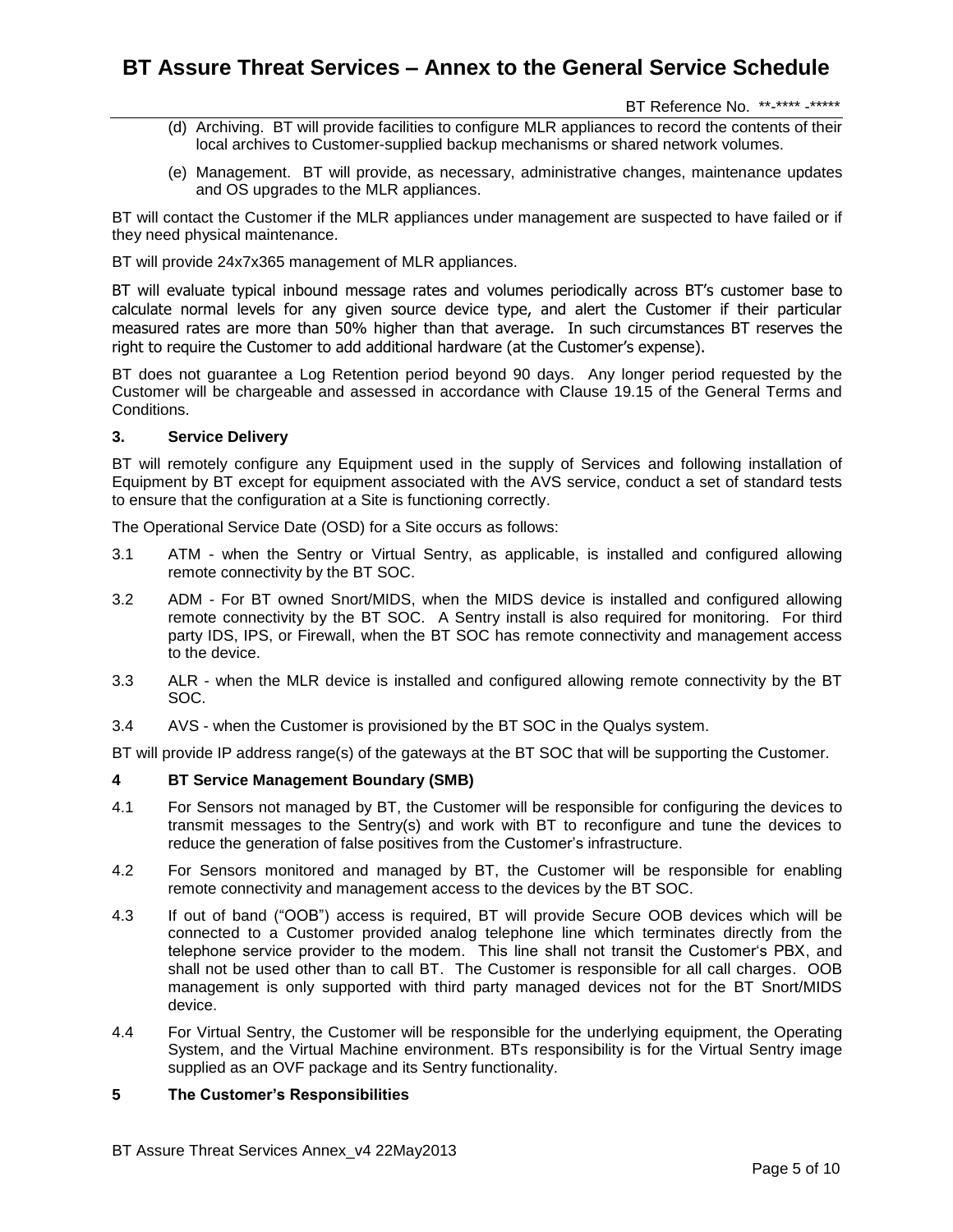BT Reference No. \*\*-\*\*\*\* -\*\*\*\*\*

- 5.1 The Customer acknowledges and agrees that BT will not start its delivery processes until BT has received the completed CEP.
- 5.2 The Customer will promptly notify BT in writing of changes to information contained in the CEP.
- 5.3 The Customer shall not use the Services to monitor a third party's network or any devices or applications not expressly chosen by the Customer for its internal business purposes to be active on the Customer's network.
- 5.4 The Customer is responsible for ensuring that its monitored devices are sending log files to the BT Sentry device. If a period of tuning is required, the Customer acknowledges and agrees that BT will charge from the OSD as defined in section 3.
- 5.5 The Customer understands that it is ordering the Service for its network as currently assessed. Any Customer requested changes that require platform upgrades may result in limitations of the Service. The Customer may have the option to order upgrades to rectify this.

#### **5.6 ATM, ALR, ADM**

- 5.6.1 The Customer is responsible for providing KVM (keyboard, video, mouse) for any on-site maintenance or support of supplied CPE. If KVM is not available at the time of the site visit, the customer will be responsible for all associated costs as it will be treated as an aborted site visit.
- 5.6.2 On termination of the Service, the Customer shall allow BT to recover BT owned Equipment from its Site(s). The Customer will store the BT Equipment until it arranges for its recovery with BT's supplier.
- 5.6.3 The Customer is responsible for deinstallation of Qualys scanners and Out of Band Modems provided by BT and returning them to BT.
- 5.6.4 The Customer shall provide 24x7 access to its Site(s) for maintenance. If the Customer cannot do this, then the SLAs will not apply.

#### **5.7 ATM**

- 5.7.1 For Hardware Sentry installation, the Customer will allow BT to install Sentry(s) inside the Customer's network on a network segment where the Sensors being monitored can deliver Messages to the Sentry.
- 5.7.2 The Customer must provide an outgoing network path from server to public internet to enable remote access from the Sentry(s) to BT's Security Operations Centres via SSL (TCP port 443) and enable temporary inbound access via SSH on request from BT.
- 5.7.3 The Customer shall provide a three (3) hour maintenance window weekly.
- 5.7.4 The Customer's network will have a minimum outbound bandwidth equivalent of an E1/T1 circuit for the Sentry to use to maintain connectivity from the Customer site to a SOC.
- 5.7.5 For Virtual Sentry installation, the Customer must provide a suitable server and Virtual Machine environment for installation of the Virtual Sentry image. The Customer may use an Open Virtualization Format (OVF) supporting Virtual Machine vendor of its choice (e.g. VMware, Microsoft, Oracle, etc.), as the BT Virtual Sentry image is supplied as an OVF package. The Customer acknowledges that BT uses VMware VSphere versions 4 and 5 when testing and will only provide install instructions for VSphere versions 4 and 5. The Customer will be provided with recommended hardware/software specifications for the server Running the Virtual Sentry image.
- 5.7.6 The Customer must follow BT's instructions for download and installation of the Virtual Sentry image within 14 calendar days of receipt of the email from BT containing login, download, and installation instructions for the Virtual Sentry image.
- 5.7.7 On termination of the Service, the Customer must de-install the virtual sentry image within 30 calendar days.

### **5.8 AVS**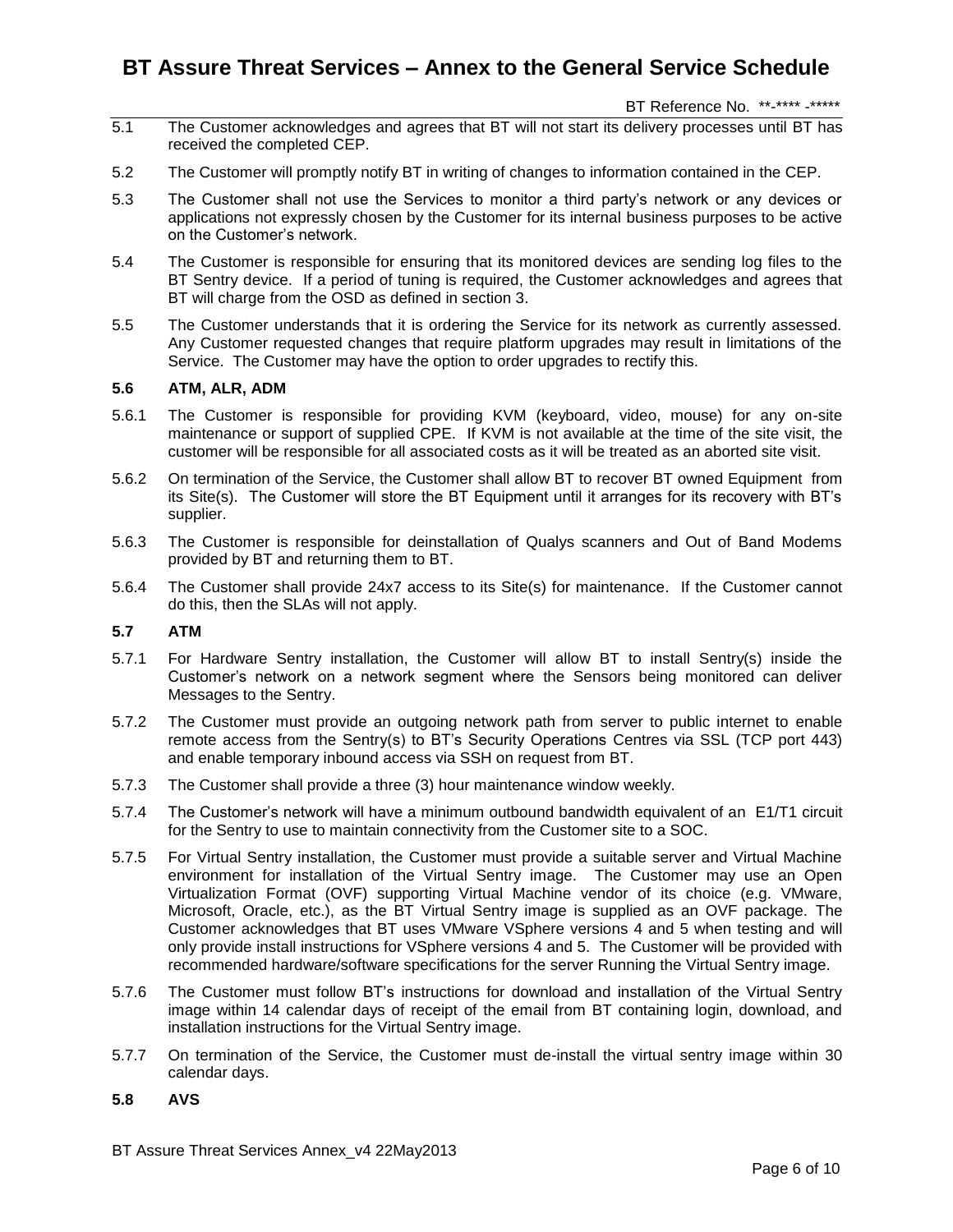BT Reference No. \*\*-\*\*\*\* -\*\*\*\*\*

- 5.8.1 The Customer is responsible for installing Scanner Appliance(s) on a Customer network segment where the security devices and sensors being scanned can be accessed from the Scanner Appliance.
- 5.8.2 The Customer shall enable remote access between the onsite Scanner Appliance(s) and BT's or its supplier's SOCs via SSL and SSH.
- 5.8.3 The Customer shall notify BT immediately in writing of any changes in, or increases in the number of, the IP address(es) and/or domain name(s) that are listed in its account with the BT.
- 5.8.4 The Customer represents and warrants that it has full right, power, and authority to consent to have the tests for vulnerabilities of the IP addresses and/or domain names which the Customer notifies BT in writing. The Customer agrees to indemnify and hold BT harmless from and against any and all liabilities, losses, damages, costs, and expenses (including legal fees) incurred by BT resulting from the Customer's breach of this section.
- 5.8.5 The Customer acknowledges and agrees that the AVS service and the results of the AVS service (excluding individual factual data gathered from its network) and all Intellectual Property Rights relating thereto are exclusively owned by BT or BT's third-party supplier. The Customer also acknowledges and agrees that it will not obtain any rights or interests thereto, except as expressly granted in this Service Annex.
- 5.8.6 The Customer acknowledges that scanning of IP addresses and/or domain names may in some circumstances result in the disruption of other services at its Site(s).
- 5.8.7 The Customer agrees that it is its responsibility to perform backups of data on all devices connected to its IP addresses and/or domain names before using AVS. The Customer further assumes the risk for all damages, losses, and expenses resulting from the use of AVS.
- 5.8.8 The Customer agrees not to
	- (a) use the Scanner Appliance, AVS Service, Reports, API or any data or information contained in any of the foregoing, except for the limited purpose of vulnerability management with regard to the IP addresses for which the Customer has ordered the Service;
	- (b) rent, lease, or loan the AVS Service, or any part thereof, or permit third parties to benefit from the use of the AVS Service via timesharing, service bureau arrangements, or otherwise;
	- (c) open, disassemble, or tamper with Scanner Appliance in any fashion;
	- (d) transfer possession of Scanner Appliance to any third party; or
- 5.8.9 The Customer shall keep any user name and password provided for access to the AVS Service confidential and will promptly notify BT if it learns of any unauthorized use of the user name or password.
- 5.8.10 The Customer acknowledges and agrees that all data and information contained within the AVS Service, Scan Data and Reports (excluding individual factual data gathered form the Customer's network IP addresses), and all information concerning or materially relating to the Scanner Appliance(s), are Confidential Information of BT's supplier. The Customer will not use any Confidential Information of BT's supplier for any purpose not expressly permitted by this Service Annex, and will disclose the Confidential Information of BT's supplier only to those employees who have a need to know such Confidential Information for purposes of this Service Annex, and who are under a duty of confidentiality no less restrictive than the Customer's duty hereunder. The Customer will protect BT's supplier's Confidential Information from unauthorised use, access, or disclosure in the same manner as the Customer protects its own confidential information of a similar nature, and with no less than reasonable care.
- 5.8.11 The Customer shall return the Scanner Appliance(s) to BT on termination of the AVS Service. BT reserves the right to charge the Customer the cost of replacing the devices if BT does not receive the Scanner Appliance(s) within forty five (45) days of termination Service.
- 5.8.12 AVS PCI Compliance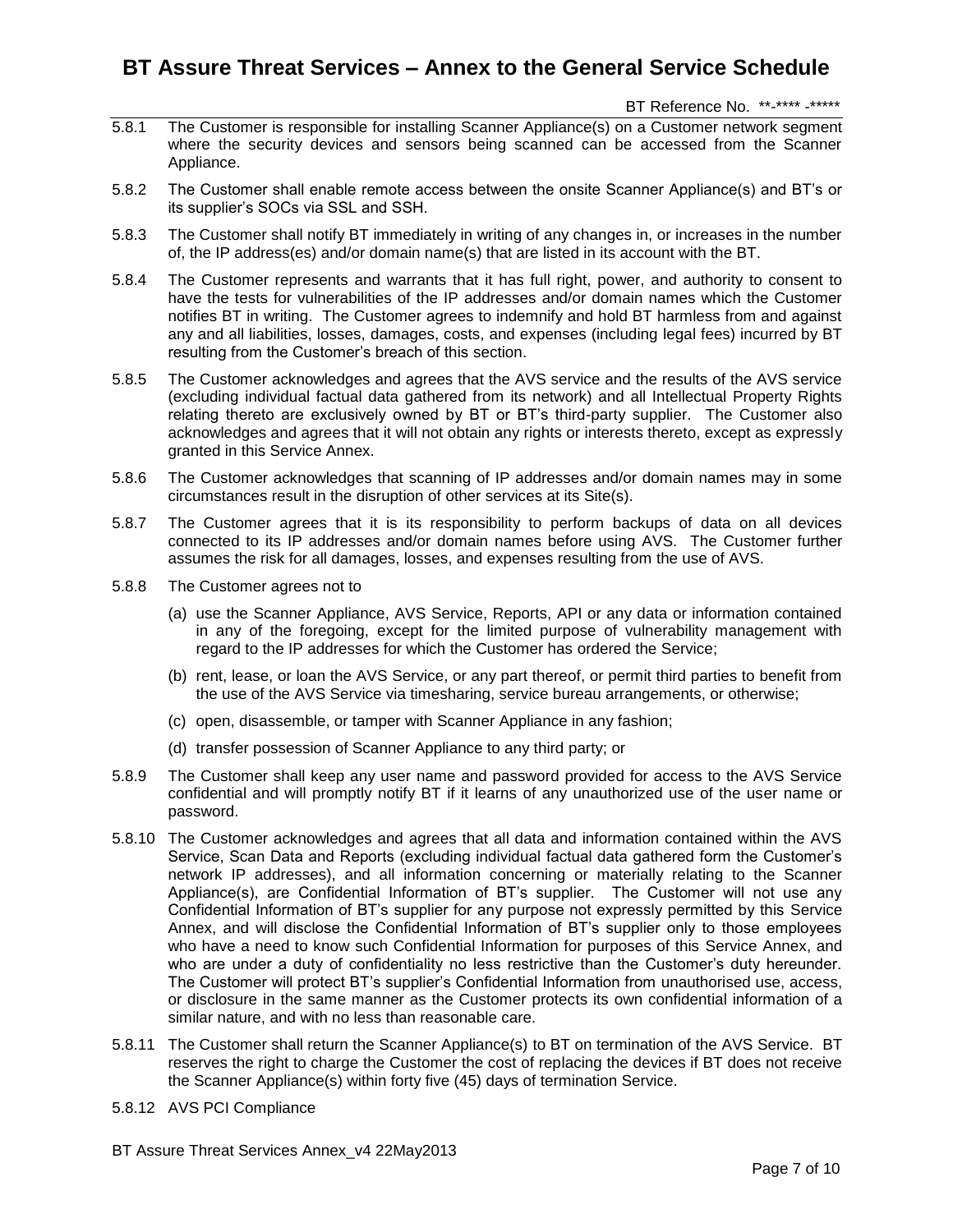### BT Reference No. \*\*-\*\*\*\* -\*\*\*\*\*

- (a) The Customer acknowledges and agrees that BT is bound by the Payment Card Industry (PCI) Approved Scan Vendor Compliance Test agreement with the PCI Security Standards Council (SSC) and that, in order to assist the PCI SSC in ensuring the reliability and accuracy of BT's testing and assessment procedures for customers, BT may need to provide (within fifteen (15) days of written request) the Customer's testing and assessment results to any PCI Member, where the Customer is a Financial Institution of such PCI Member, Issuer of such PCI Member, Merchant authorised to accept such PCI Member's payment cards, Acquirer of accounts of Merchants authorised to accept such PCI Member's payment cards or Processor performing services for such PCI Member's Financial Institutions, Issuers, Merchants or Acquirers.
- (b) The Customer acknowledges and agrees that BT is bound by the PCI Approved Scan Vendor Compliance Test agreement with the PCI SSC, which requires BT to disclose any data or other information obtained by BT from the Customer in the course of providing the PCI Scanning service to the PCI SSC and/or its PCI Members, as requested by the Customer. Further, each PCI Member of the PCI SSC may disclose such information on an as needed basis to its respective member Financial Institutions and Issuers and to relevant governmental, regulatory and law enforcement inspectors, regulators and agencies.

#### **5.9 ADM**

- 5.9.1 The Customer will allow BT to install BT Snort/MIDS device(s) inside the Customer's network on a network segment where the device can deliver Messages to the Sentry.
- 5.9.2 The Customer shall obtain and keep vendor (or applicable third-party provided) support and maintenance services for the 3<sup>rd</sup> Party Managed Devices for the duration of the Services.
- 5.9.3 The Customer shall provide BT with exclusive administrative access to the Managed Devices and the Customer will have no administrative rights to the managed system.
- 5.9.4 The Customer is responsible for OS installation and licensing. The Customer will provide system backup capabilities as directed by BT and access to storage resources if a backup/recovery is required. No other applications or services shall be installed without explicit written permission from BT.
- 5.9.5 The Customer shall provide the following conditions for all associated management applications of Managed Devices:
	- (a) Management application installed on a vendor approved hardware platform, on the then current recommended OS.
	- (b) Server hardware for software based Managed Devices that meets the Management Application vendor's minimum requirements, matching scope of deployment.
	- (d) Management application must run on dedicated hardware. No other applications or services other than those used by the management application will be run on the hardware without BT's written permission.
	- (e) BT will have sole administrative access to the OS and application, and the device shall not be joined to a network Domain or other logical unit which possesses higher-ranking access credentials which supersede any local restrictions specific to the OS and application.
	- (f) BT will harden/configure the OS consistent with the management application Vendor's best practices.
- 5.9.6 For third party MIDS the Customer shall perform all maintenance and administration of any underlying operating system or hardware on which the Managed IDS application runs if not appliance based. The Customer shall retain an administrative account, which provides access to these system-level parameters but shall not modify the operating parameters of the Managed IDS application under any circumstances.
- 5.9.7 The Customer shall respond to BT alerts regarding hardware, software and maintenance.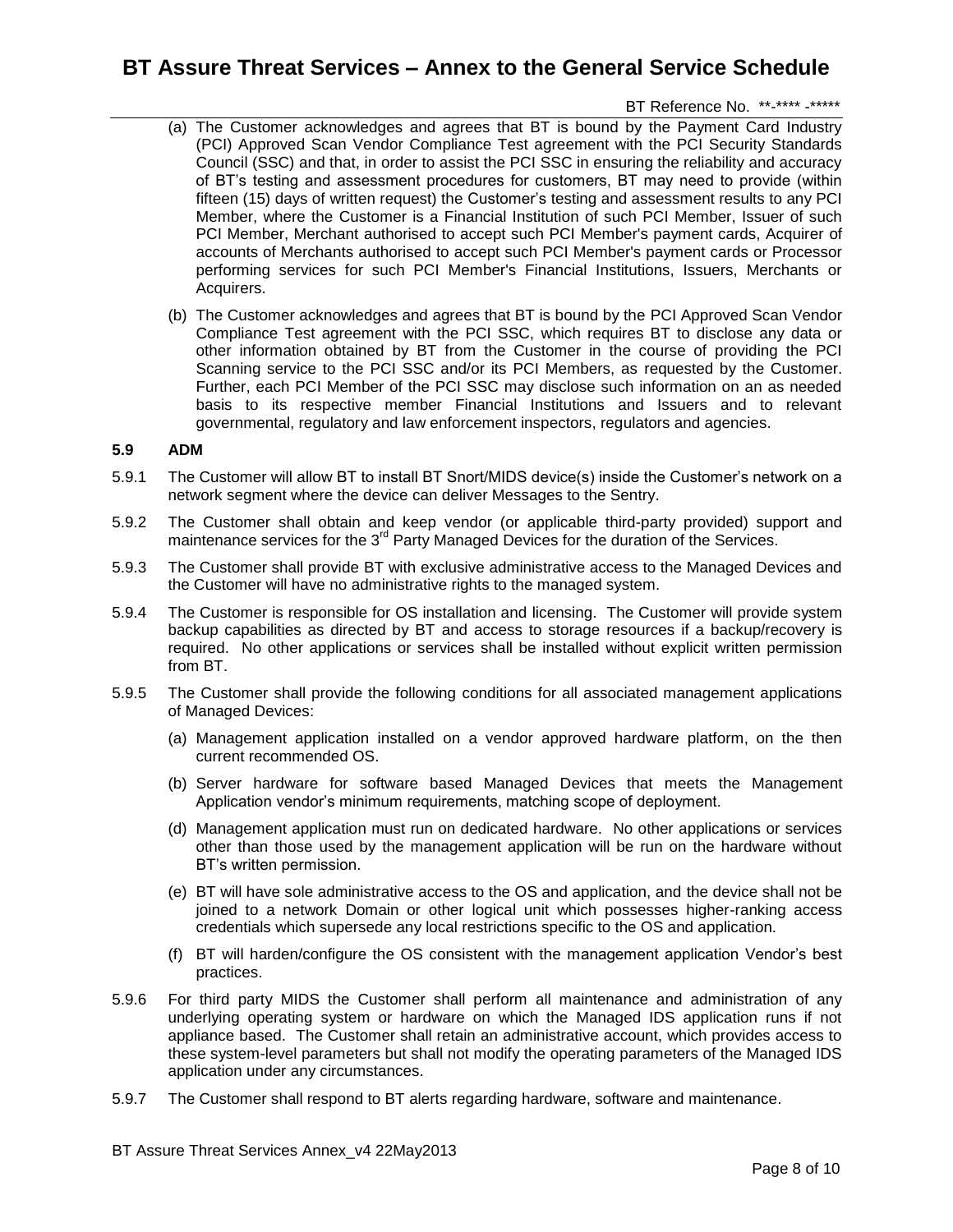BT Reference No. \*\*-\*\*\*\* -\*\*\*\*\*

- 5.9.8 The Customer, at its cost, shall perform third party hardware upgrades, including replacement of hardware that cannot support new vendor software releases or cannot meet its performance demands as directed by BT.
- 5.9.9 The Customer shall enable remote access to Managed Devices from BT SOCs via SSL and SSH or IPSEC VPN or a combination of these as required by the vendor.

### **5.10 ALR**

- 5.10.1 Customer shall work with BT to establish the optimal MLR appliance configuration before implementation of the MLR appliance.
- 5.10.2 The Customer will allow BT to install MLR device(s) inside the Customer's network on a network segment where the MLR can deliver Messages to the Sentry.
- 5.10.3 The Customer will work with BT's SOC to ensure that logs are collected from the Critical Assets defined in the CEP.
- 5.10.4 The Customer shall enable remote access to the agreed upon MLR appliances from BT's SOC.

### **6 Charges and Payment Terms**

The Charges for the Service will comprise some or all of the following components, depending on the option selected on the Order:

| <b>Product</b>                      | One-time<br>Charge      | <b>Recurring</b><br>Charge     | <b>Notes</b>                                                                                       |
|-------------------------------------|-------------------------|--------------------------------|----------------------------------------------------------------------------------------------------|
| <b>ATM</b>                          |                         |                                |                                                                                                    |
| <b>ATM</b><br>Service<br>Activation | Non-Recurring<br>Charge |                                |                                                                                                    |
| <b>ATM Site Provision</b>           | Non-Recurring<br>Charge |                                | Charge is per Site                                                                                 |
| ATM<br>Service<br>Management        |                         | Monthly<br>Recurring<br>Charge | Charge is based on the number and<br>type(s) of monitored devices.                                 |
| Sentry Install                      | Non-Recurring<br>Charge |                                | Charge per Sentry.                                                                                 |
| Sentry Appliance                    |                         | Monthly<br>Recurring<br>Charge | Charge per single hardware or<br>virtual Sentry configuration or HA<br>Sentry configuration        |
| <b>ALR</b>                          |                         |                                |                                                                                                    |
| <b>ALR Site Provision</b>           | Non-Recurring<br>Charge |                                | Charge is per Site                                                                                 |
| <b>ALR</b><br>Service<br>Management |                         | Monthly<br>Recurring<br>Charge | Charge is based on the number of<br>log sources                                                    |
| <b>MLR</b> Install                  | Non-Recurring<br>Charge |                                | Charge per MLR device.                                                                             |
| <b>MLR Appliance</b>                |                         | Monthly<br>Recurring<br>Charge | <b>MLR</b><br>Charge<br>single<br>per<br>configuration<br>HA.<br><b>MLR</b><br>or<br>configuration |